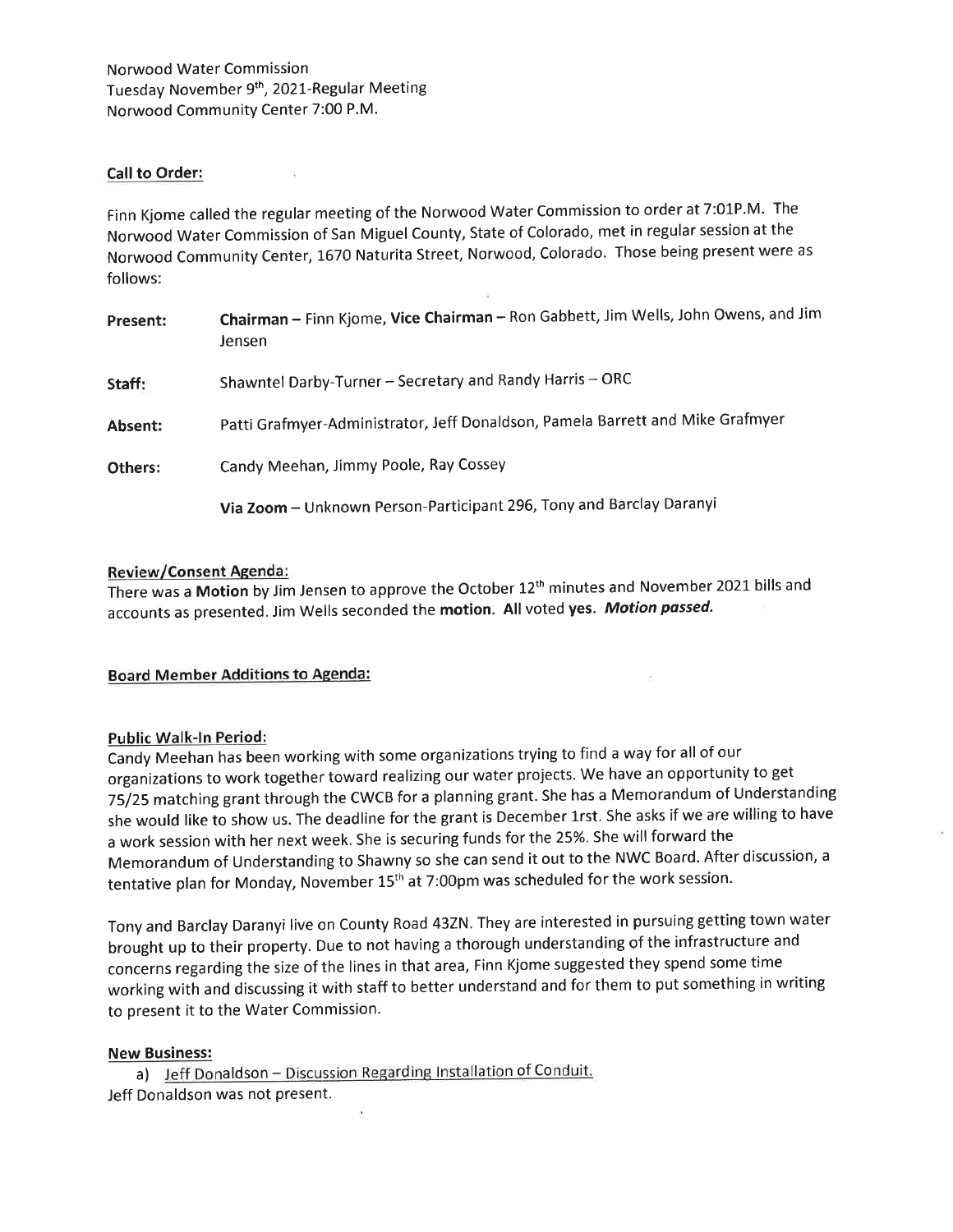Norwood Water Commission Tuesday November 9th, 2021-Regular Meeting Norwood Community Center 7:00 P.M.

#### Old Business:

a) Ray Cossey, Pamela Barrett and Jimmy Poole - Water Line Proposal

Ray Cossey and Jimmy Poole would like to share the same water line but go to two different properties. Finn Kjome is concerned on the Water Commission's responsibil ities, especially down the road should the properties sell. Ray states that they want to run a 2-inch line across the Gurley Ditch and then run two 1- inch service lines to each of their parcels. Everything that they would be doing is being done within an easement that is already there. Finn states that they can use the same trench but still use two water lines. Ray felt he and Jimmy were doing the same thing as Jeff Donaldson. Finn explained that the project over the summer (Jeff Donaldson's property) was done by putting in a full-on main line extension under the road, that permission was obtained and was agreed upon before it was done, that the Norwood Water Commission would eventually take it over as a main line extension. With this project, Ray and Jimmy are asking to do a variance to the regulations, do a separate line that they will make it aware that they are the only ones that are ever going to have to maintain this and that the Water Commission will not need to worry about it. However, Finn feels that 30 years from now, Ray and Jimmy won't be there or maybe one of them wants to subdivide, and that's just going to muddy the waters. He is not comfortable with them sharing just one service line. Finn is still stuck where he has always been - that everyone's address should have their own service line. Jim Jensen and Jim Wells both agreed that there should definitely be two different taps. Ray explained that he thought that what he and Jimmy were proposing was the same as what Jeff Donaldson was doing. Finn explained that what Jeff Donaldson had done was that the line from the mainline to the other side of the highway, where it stayed in the state highway, we agreed to take that over. He thought there were two neighbors working together, putting some extra valves in, and at least two more that were maybe interested in water and that is why we thought it would be worth him putting it all in and us taking it over once it's done and Randy says it's ready. Finn also explained that if the other neighbors wanted water that they would have to come down to that mainline and tap in. Finn further explains that we would want to better understand the easement documents before we got more involved. Ray asked if his letter was acceptable, if he and Jimmy released the NWC of liability if they go do go ahead. Finn says he is still more comfortable with separate taps. The NWC Board would like to more clarification on the Donaldson project as well the easement documents before making a decision on this project.

## Staff Reports/Announcements

# a) Public Works Director's Report:

Randy Harris states that he and Patti have been talking about the rules and regulations. They would like to make a couple of changes. They want to have meter pit installation clarified. They took the meter pits out under number 8 as we no longer use them. Finn said to revisit that.

Randy asked for direction on the Reeds meter pit that Hank Williams is working on as it doesn't drain to daylight and there's no curb stop. Finn says that for now he would not let anyone bury it until it is correct.